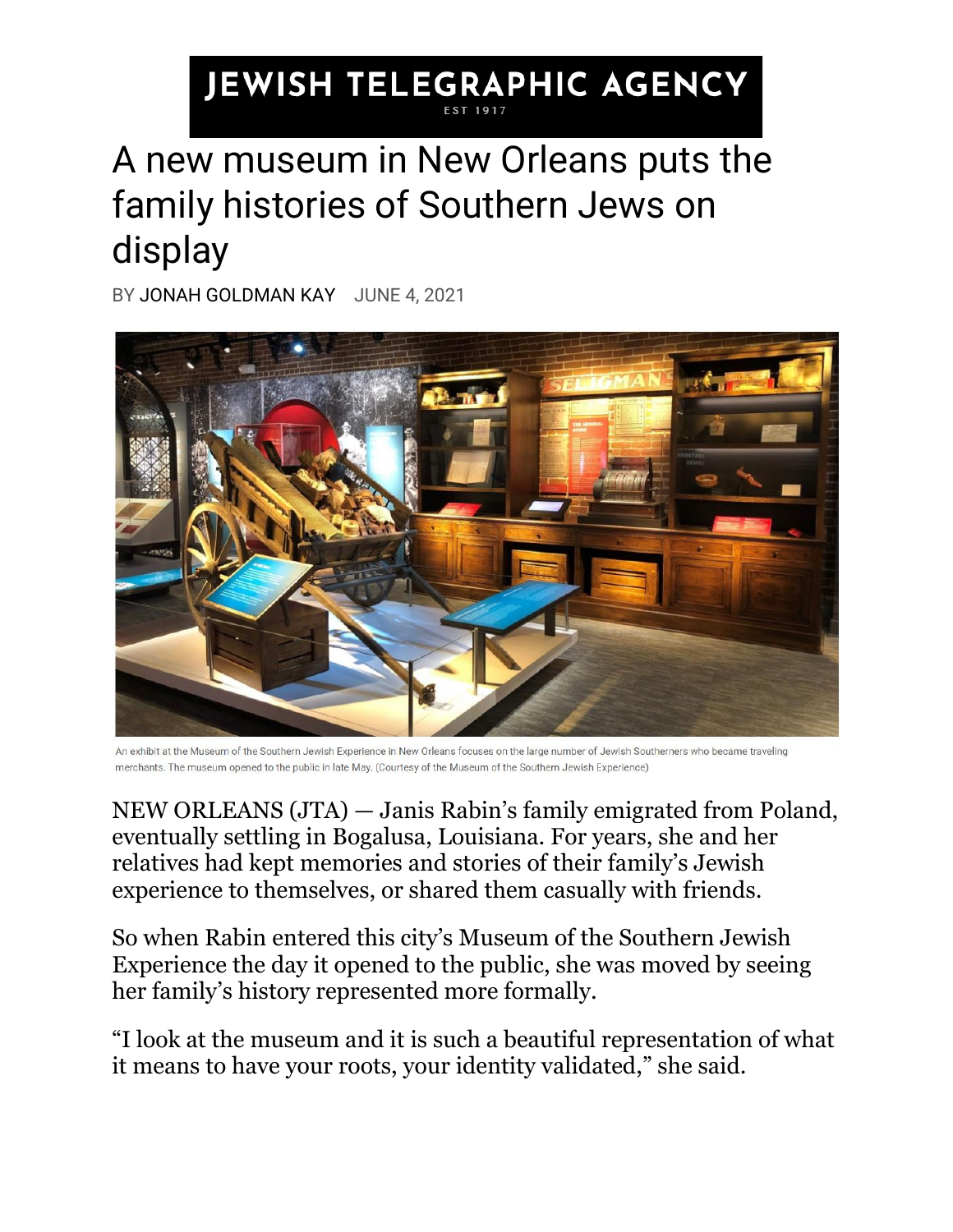Like Rabin, many of the visitors on the museum's opening day May 27 were Southern Jews themselves, eager to find evidence of their family lore or share artifacts with an unusual collection designed to bring relics of Southern Jewish life out of the region's closets and attics.

Unlike Jews in the North, who largely congregated in urban centers, Jews who settled in the South spread out across the region's small towns and cities. The museum features large Jewish communities in New Orleans and Atlanta alongside lesser-known, but equally vibrant, places like Dumas, Arkansas, which had several Jewish mayors in the late 19th and early 20th centuries. It also highlights the fact that Southern Jews often found careers as traveling salesmen, moving from one town to another.

In the center of the museum's first room stands a peddler's cart filled with the wares they might have sold. The piece connected with many of the visitors, who related it back to their own family's origins.

"My relatives were merchants and shop owners," said Martin Covert, whose family came to New Orleans in the late 1800s. "The parts where they talked about commerce … really resonated with me."

That's exactly the point, said Anna Tucker, the museum's curator. The South is a massive region and each community had a unique experience. So rather than set a singular narrative, Tucker used familiar objects to tell a specific story.

"If you didn't know the story behind them, a lot of the artifacts here would just look like an everyday object," Tucker said. "But once you start listening to the conversations around it, then you're like, 'wow, this is so much more.'"

The Museum of the Southern Jewish Experience is the product of more than three decades of concerted work to preserve the heritage of Southern Jewry. When Macy Hart started collecting artifacts from small Jewish communities in the South in 1986, it was out of necessity. As Jews in the South gravitated toward cities, these rural communities were at risk of being forgotten. As a last-ditch effort, community leaders would ask Hart to take their ritual objects and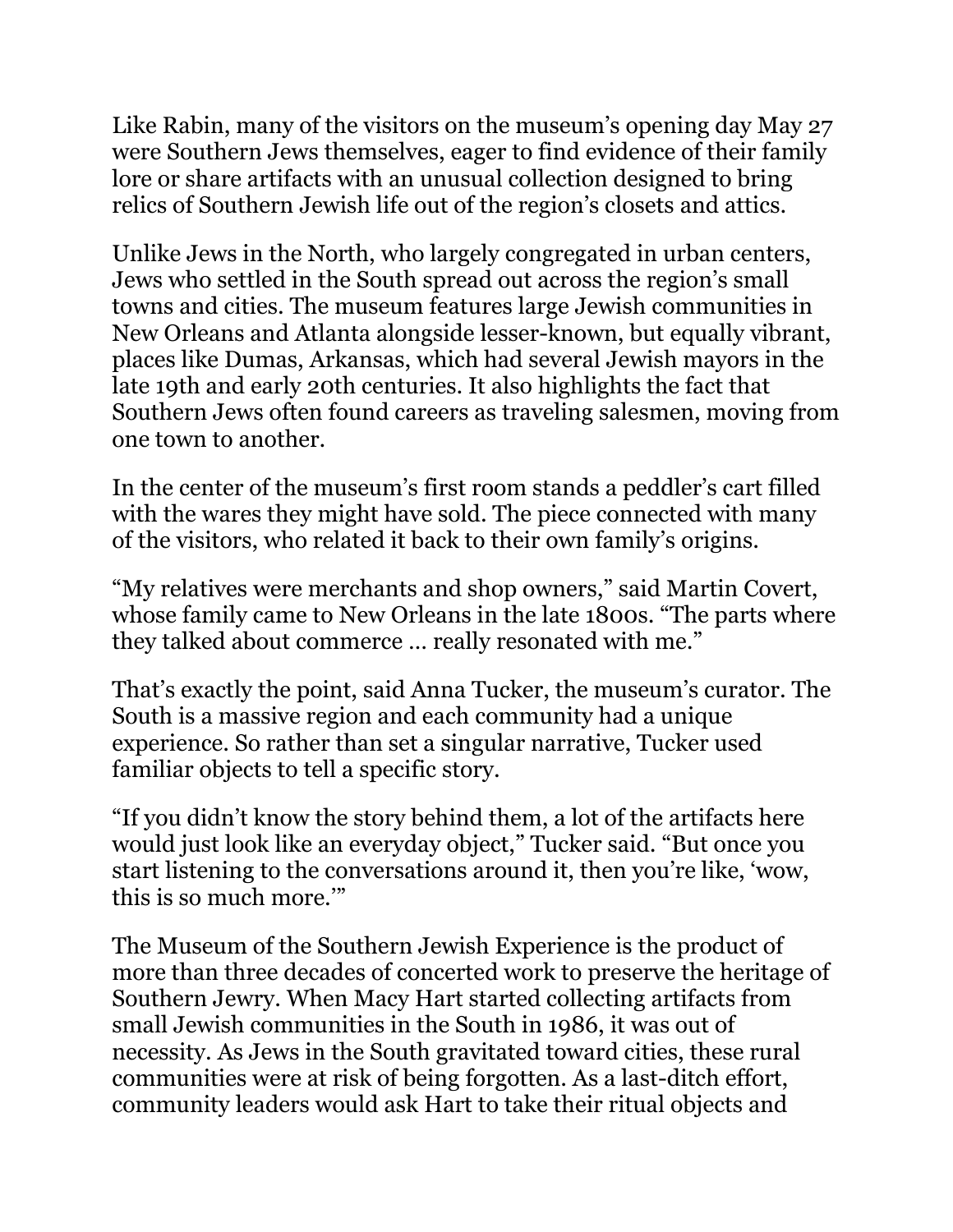Judaica. There are also more unorthodox items in the collection, including a prosthetic leg that once belonged to a Russian Jewish immigrant who settled in Lake Providence, Louisiana.

For years, the collection was displayed at a small museum at the Reform movement's Jacobs Camp in Utica, Mississippi — a town of fewer than 1,000 people, a 45-minute drive southwest of Jackson. After the museum closed in 2012, the 4,000 items in the collection were put into storage. But people continued to donate artifacts even as the collection languished out of sight.

In 2017, a group of prominent Jewish lay leaders launched a \$10 million fundraising campaign to [move the collection](https://www.jta.org/2019/07/09/culture/a-museum-on-southern-jews-moves-its-eclectic-4000-item-collection-across-state-lines) to New Orleans, home to some 10,000 Jews, and give it a new, permanent home. The museum's three galleries now occupy part of a nondescript downtown building. It's a small space, approximately 9,000 square feet, though the museum has plans to expand as its collection grows.

Most of the recent additions have come from donations by community members who rescued them from closets and attics in their families' homes. With so many items to exhibit, the museum plans to rotate the displays every few months so it can show as much of its collection as possible.

The museum has a form on its website for people to submit their items, but many of the donations came through word of mouth. In a section focusing on the Holocaust and World War II, Tucker points to a large photo of a group of people sitting in a field. The photo, she said, was taken by Paul Arst, a Mississippi Jewish man who was fighting with the Allies in Germany. The people in the photograph were Jews who, until the troops arrived, had been abandoned in a cattle car after their Nazi guards fled.

"This photo has never been seen before because it was tucked in a family scrapbook," Tucker said.

Indeed, during the opening, Tucker was casually approached by several visitors who wanted to share their own family's heirlooms or offer stories about photographs in the exhibit.